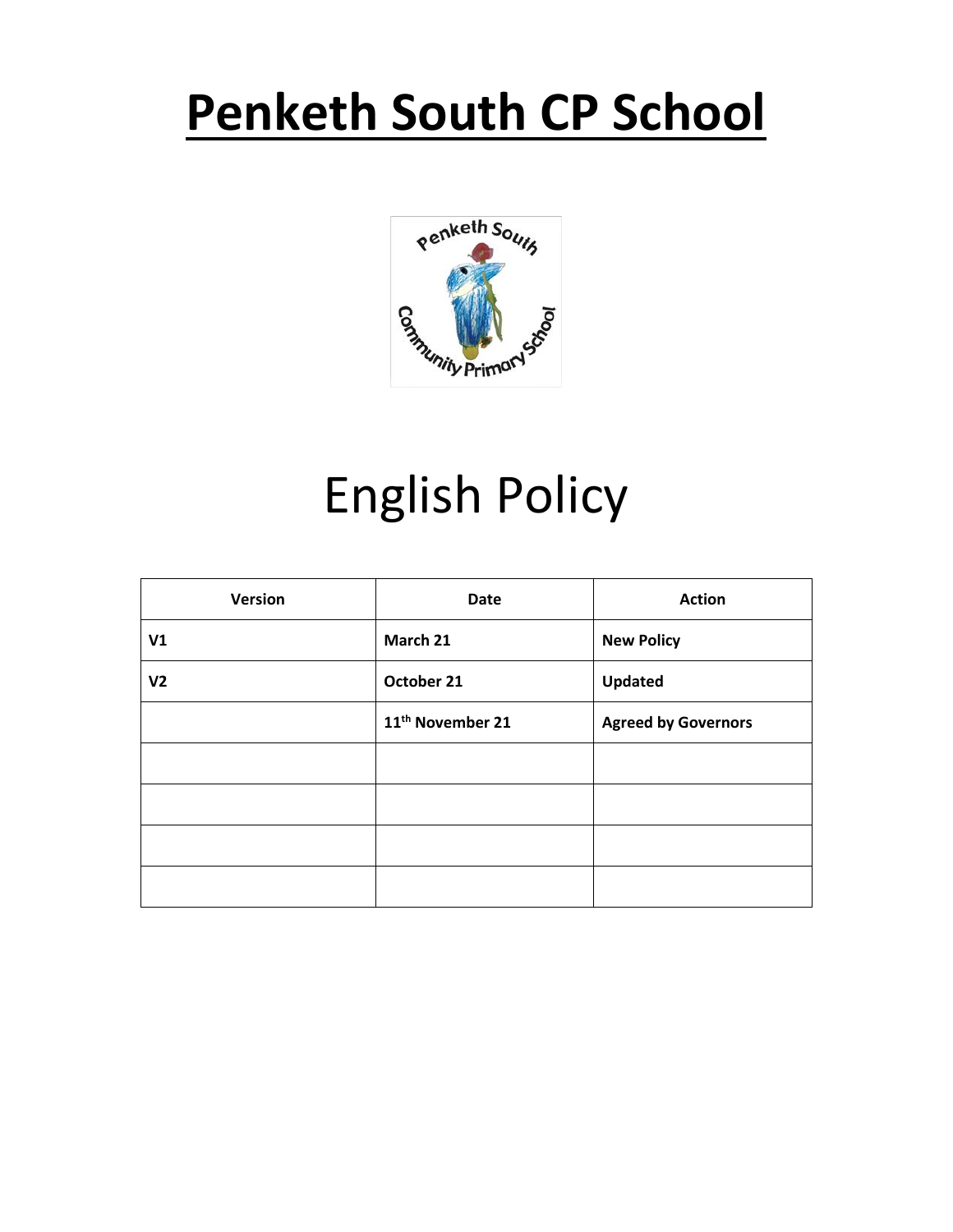# **Penketh South Community Primary School**

# **ENGLISH POLICY**

# **"Do your best. Be your best."**

## **Curriculum Vision**

On the children's journey through Penketh South, we aim to spark their curiosity and fire their enthusiasm. We want our children to take pride in themselves, their achievements and their environment. They will be taught to respectfully question, to show appreciation for the world around them and to accept and understand equality and diversity. We will provide opportunities for our children to develop as independent, confident and successful learners who have high aspirations for the future. The children will be encouraged and supported to become resilient learners who understand that it is ok to make mistakes as long as they use these experiences to help them to develop and grow. Our children will become learners for life, powerful contributors, confident individuals and responsible citizens of the future.

#### **English Curriculum Intent**

# **"Literacy is the jump-off point from which all of life's successes take flight"**

#### **Lauri Fortino**

English is the foundation of our curriculum. It unites the life skills of reading, writing and oracy. The three elements work alongside each other to enable children to make sense of the world around them and understand the way language is used to communicate. At Penketh South we want every child to be confident and fluent in expressing themselves through a variety of different means and develop English skills for life. We strive to create a community of readers and writers who use their English skills confidently and competently across all lessons. We hope to foster a love of language and text through our approach to teaching and learning.

We aim to provide the children at this school with a rich and stimulating language environment. Pupils will be given opportunities to become confident, competent, reflective and expressive users of language that interrelate the requirements of English within a broad and balanced approach across the curriculum.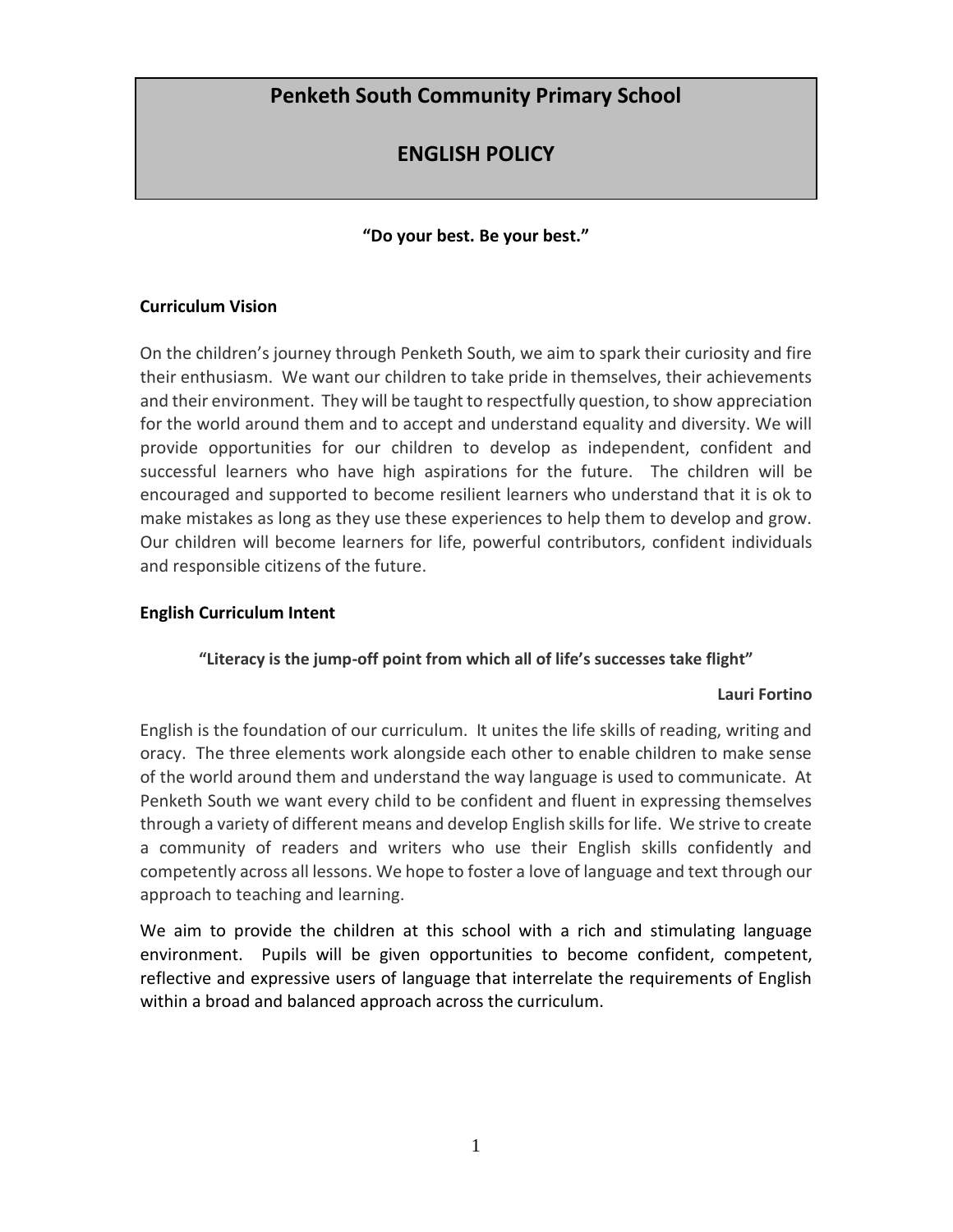Our Curriculum is designed to enable each pupil to:

- read and write with confidence, fluency and understanding, orchestrating a range of independent strategies to self-monitor and correct
- have an interest in books and read for enjoyment and information
- appreciate our rich and varied literary heritage
- have an interest in words and their meanings and to develop a growing vocabulary in spoken and written forms
- understand a range of text types and genres and to be able to write in a variety of styles and written forms
- have an awareness of purpose and audience for both written and oral awareness
- use discussion in order to learn; they should be able to elaborate and explain clearly their understanding and idea
- are competent in the arts of speaking and listening, making formal presentations, demonstrating to others and participating in debate.
- to develop the powers of imagination, inventiveness and critical awareness
- have suitable technical vocabulary to articulate suitable responses
- provide an environment where pupils are encouraged to construct and convey meaning, both in speech and writing of factual, imaginary and personal experiences

#### **Curriculum Implementation**

At Penketh South Primary School we are committed to the delivery of excellence in the teaching of English. We aim for each child to be able to read with fluency, understanding and enjoyment and to be able to communicate effectively both orally and in written form to any given audience. These skills are essential foundations for literacy development and the effective teaching of English will offer opportunities to promote these skills across the curriculum. Statutory requirements for the teaching and learning of English are laid out in The National Curriculum, 2014 and Early Years Framework, 2021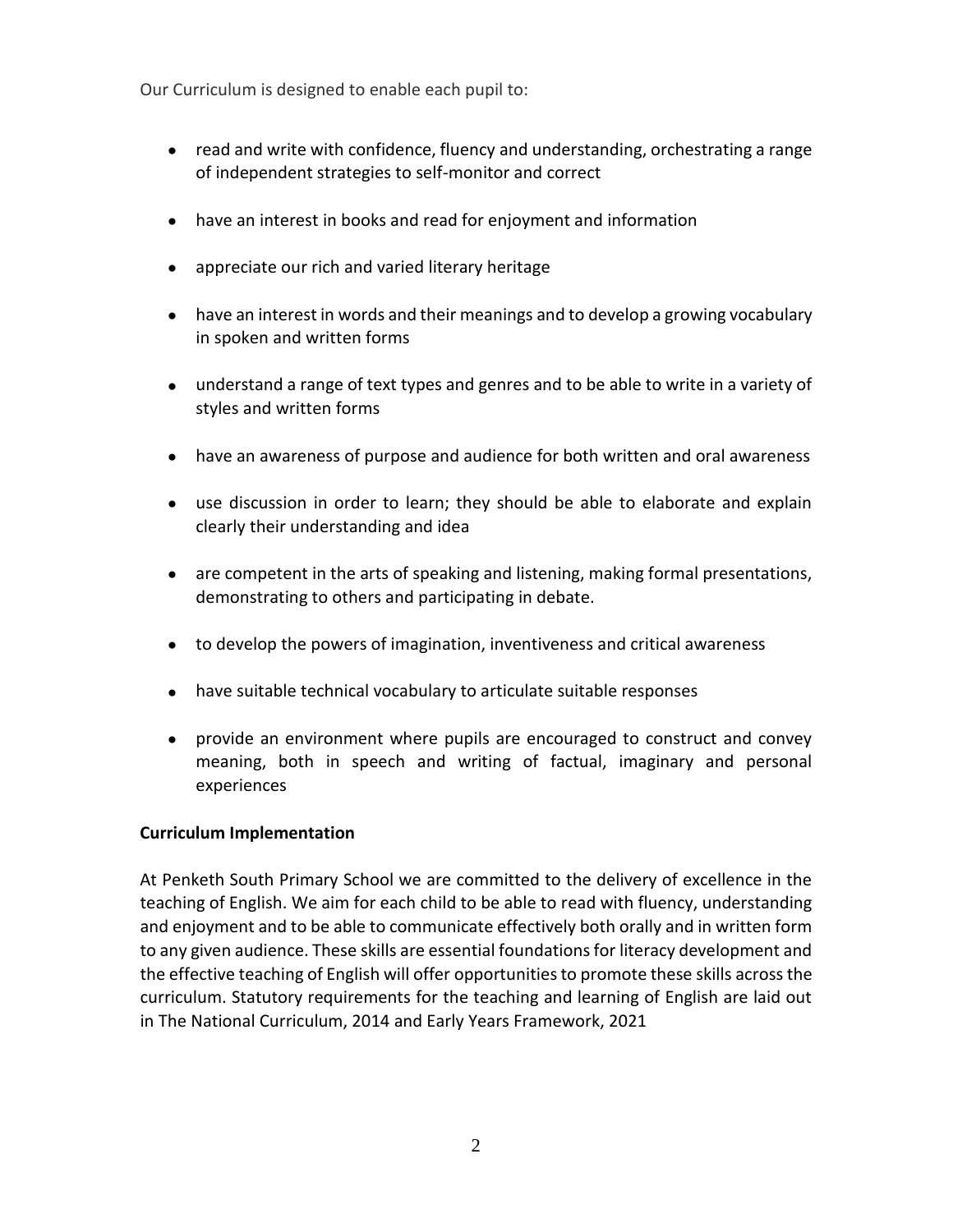# **Early Years**

In Early Years, we follow the educational programmes as set out in the Early Years Framework which provides children with appropriate transition into the National Curriculum. Literacy development involves encouraging children to link sounds and letters and to begin to read and write. Children are given access to a wide range of highquality reading materials to ignite their interest and spark their curiosity. Communication and Language and Literacy are taught in Nursery and Reception as an integral part of the School's curriculum.

We engage in high quality adult-led interactions to encourage, support and extend children's speech and language development. We promote an ethos where listening to children's ideas and feelings is important, where books are treated with respect and stimulate anticipation, and where children's attempts at mark marking and early writing are valued and encouraged.

Children's early reading is supported through enjoyable, fun learning opportunities. Our approach to the teaching of phonics is interactive and multisensory, where all pupils are actively involved in the learning of new sounds. We follow the Supersonic Phonics Friends programme which is a fully systematic, synthetic programme for teaching phonics skills. We ensure that the children have daily experience of action rhymes, songs and stories. We have a print-rich environment with songs for children to read and an attractive book corner that houses a good range of stories, poetry and non-fiction books. Children are able to interact and recreate stories with props from Story Sacks and puppets. We model the process of reading and writing for children. For example, when preparing the following day's cooking activity, we read the recipe and write a shopping list together for the ingredients we need.

Swirling scarves, painting with decorators' brushes outside and stirring mixtures in cooking are amongst the activities to help develop children's shoulder and arm movements for writing. Fine motor skills and hand-eye coordination are encouraged through finger rhymes, bead threading, pouring water in the tray and using tweezers to pick up small items. Opportunities for mark-making are provided in sensory trays with soapy sand, gloop and finger paints. Emergent writing is encouraged through continuous provision e.g. in the shop, office, café, etc. where children are provided with a range of writing materials. Children are encouraged to write in role, such as lists, forms, menus, prices.

# **Key Stage 1**

Children have daily phonics lessons following the Systematic Synthetic Programme "Supersonic Phonics Friends" with the aim of ensuring children become fluent and speedy readers. They have daily English lessons in which a high-quality text is read as the vehicle for learning. Across the week children have opportunities to rehearse and develop the skills they need for writing in response to the text they have read, to respond imaginatively and to write for a range of purposes and audiences with technical accuracy.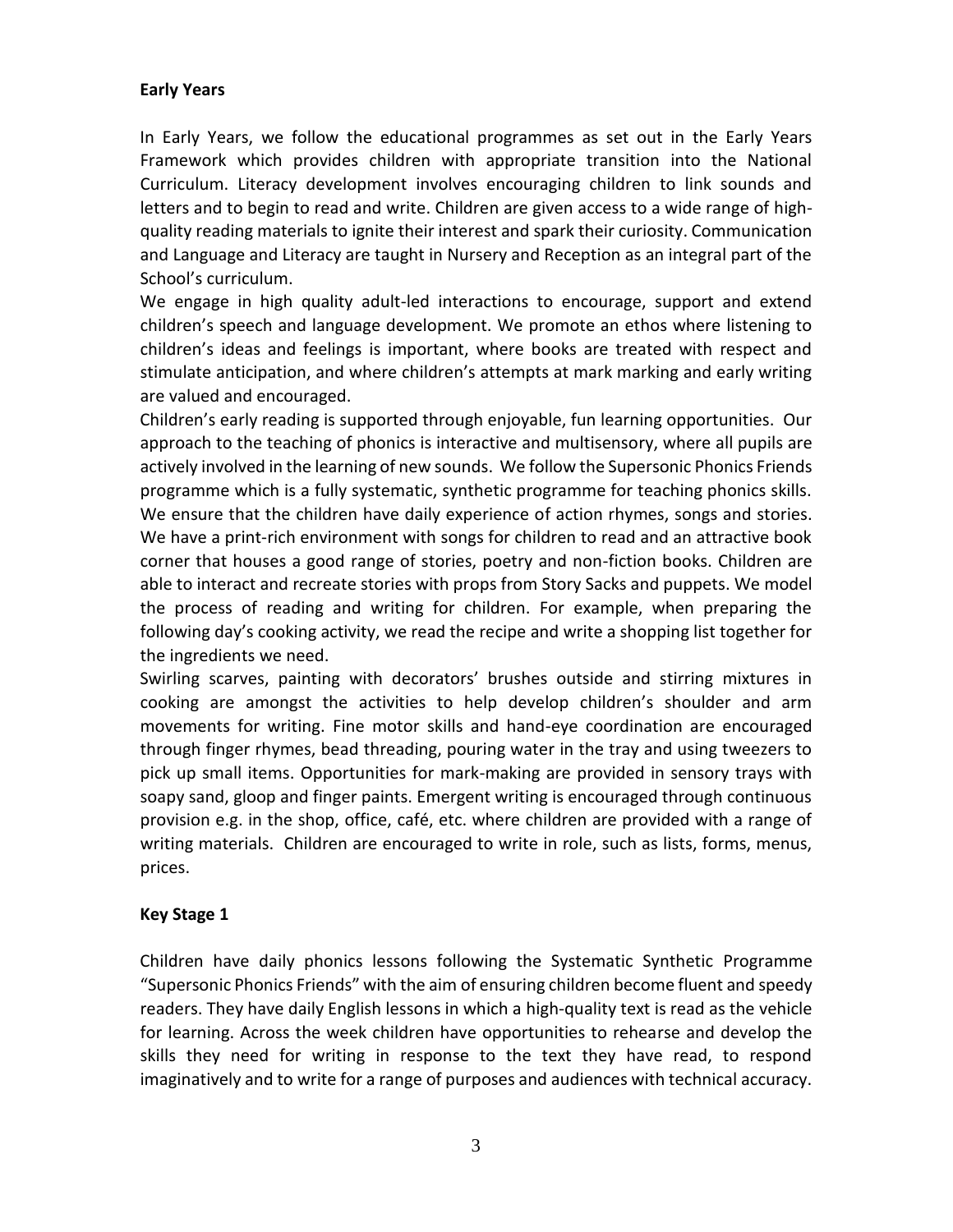## **Key Stage 2**

In Key Stage 2, children have daily English lessons in which teachers aim to provide stimulating experiences and opportunities to motivate children to read and write by using a high-quality text as the vehicle for learning. There is a clear and progressive journey of learning across a unit in which children are given opportunities to develop and rehearse their learning and writing skills and knowledge. The journey builds up to children having the opportunity to write at greater length and across a wide variety of genres. Spelling is taught discretely to ensure children learn and apply rules and patterns to become confident and accurate spellers. Whereas, grammar and punctuation are taught within the context of the text and the genre being taught where possible.

#### **The Strands**

#### **Oracy**

At Penketh South we aim to encourage every child to listen attentively and communicate clearly in response. To be able to communicate confidently in ways which are appropriate to a range of audiences and purposes, using Standard English, body language and a wide range of vocabulary.

We will follow the guidelines in the curriculum where spoken language has been identified separately and set out eleven broad statements which cover the expectations from Year 1 to Year 6.

It emphasises the importance of integrating and embedding the development of speaking and listening across the English and the wider curriculum. It also makes explicit links to the accurate use of grammar and the choice of appropriate vocabulary with the understanding and use of Standard English.

Spoken language and pupils' skills in oracy underpin development and progression in both reading and writing.

We aim for pupils to be able to;

- **•** use speech appropriately for different purposes
- **•** adopt appropriate vocabulary, tone, pace and style for a variety of situations
- **•** understand the effect on the listener
- **•** use talk to develop and express ideas and communicate effectively
- **•** follow verbal instructions accurately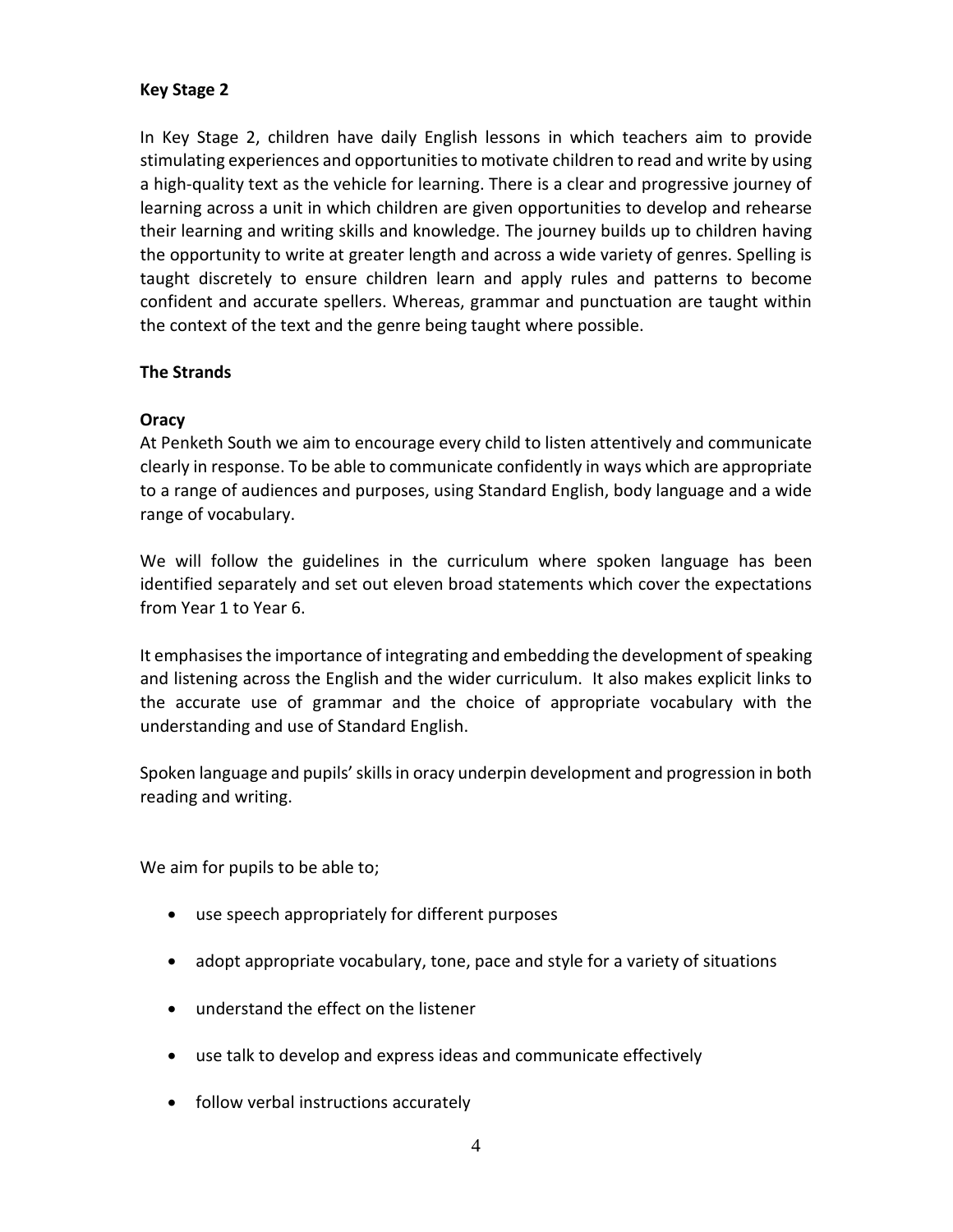- **•** develop skills of turn-taking, negotiation and reaching consensus
- **•** use role of 'talking partners' as a way of helping others in the learning process by sharing ideas and being supported

#### **Reading**

Reading is a vital form of communication for everyone. In developing the skill of reading, children gain access to and derive pleasure from rich and varied sources of literature and a wide variety of facts and figures contained within non-fiction. The ability to read and interpret the written language is a fundamental skill for accessing all other areas of the curriculum and is an essential life-long skill. Key to improving outcomes in all subjects is fostering a love of reading.

At Penketh South Primary there is focused and dedicated time given to the teaching of the mechanics of reading as well as opportunities for children to develop their love of reading. We strive to create a text-rich environment for all of our children which appeals to their interests and helps to create a love of reading. We ensure that children have access to a wide range of diverse texts which not only inspire and excite them, but also enable them to broaden their knowledge.

At Penketh South we provide the children with regular opportunities to apply their phonics knowledge when reading a carefully selected book for the school's banded book scheme. Staff will listen to each child in Reception and KS1 read every week. In EYFS early comprehension skills are taught during story time sessions and when the children are in provision through the use of high-quality texts. In KS1 reading is taught primarily through whole-class reading and one-to-one reading time.

In KS2, Reading is primarily taught through whole-class reading although it is integrated into all of our curriculum. We believe that teaching the whole class allows the teacher to develop a shared love for reading, raise expectations and experiences for all children and better prepare children to meet age-related expectations. Some children receive additional intervention outside of the whole class reading sessions to enable them to make accelerated progress. Children are exposed to high-quality literature texts encompassing fiction, non-fiction and poetry. In KS2, the children have a home reading book which they can choose from a selection within their own reading level.

We believe it is key that parents play a big part in their child's reading process and encourage them to listen to their child read regularly at home. Children have a reading book available in school, at home and a reading record is sent home. These reading records are an important way for teachers to communicate the child's progress in reading to parents. Children are expected to read at least three times per week. The parents and children are encouraged to comment in the reading record book. To support parents at home we have provided reading bookmarks for EYFS and KS1 parents. These come with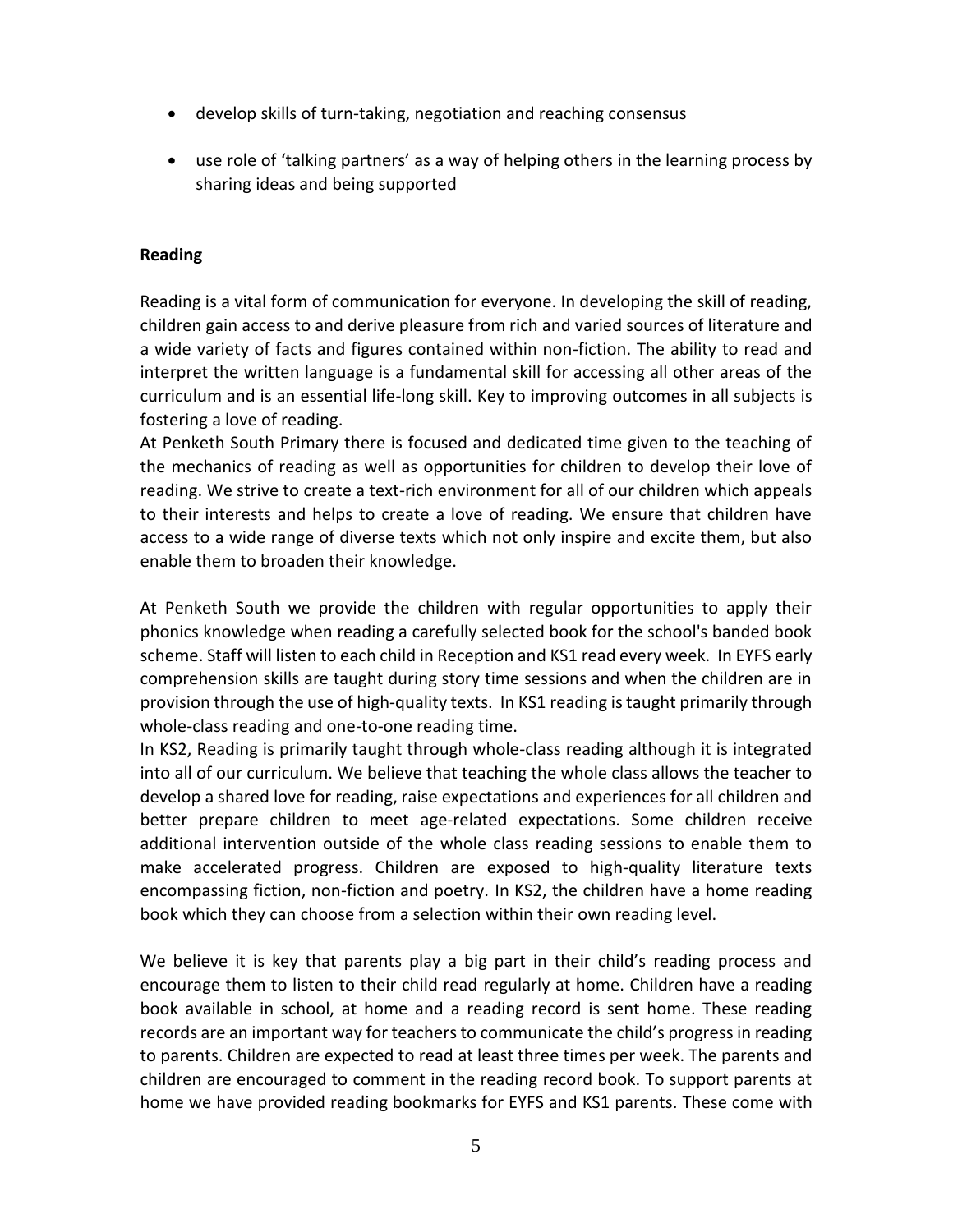questions parents could use to engage with their child. We support parents in reading with their child through our website as well.

The teaching of reading will include:

- **•** The teaching of phonic awareness.
- **•** Questioning about character/ story/ events/ structure/ plot.
- **•** Awareness of layout / features.
- **•** Awareness of punctuation.
- **•** Prediction of the story
- **•** Developing decoding skills of unfamiliar words
- **•** Awareness of the reading and spelling of common exception words/ tricky words
- **•** Deduce meaning from context, syntax and previous experience.
- **•** Scanning text for information and to support comprehension.
- **•** Discussing the effectiveness of chosen language.
- **•** Encouraging talk and discussion in groups.
- **•** Encouraging clear speaking and expression when reading texts aloud
- **•** Allowing opportunities for children to read for sustained lengths of time

Every class will have access to a stimulating and inviting reading area that encourages children to come and read a variety of fiction and non-fiction texts reflecting genres, cultures, gender and race. A respect for books will be fostered and modelled by all staff and children. Every class will have a 'class book'  $-$  a quality novel / story that is read regularly for the enjoyment of 'listening'. Parents are invited into school as volunteers to read with the children. Parents are also invited to Reading Cafe sessions where they have the opportunity to spend some time. Furthermore, we regularly send out a Reading Newsletter to encourage parents and children to engage more with reading. Every Friday, our Reading Book Bags are being sent home with one child per class. Teachers carefully choose a selection of books to send home with a child for the weekend. This supports and strengthens the importance we have in Reading. The parents are also provided with a range of reading support for their child on the school website and in Early Years and KS1 through a reading bookmark.

#### **Writing**

At Penketh South our aim is for children to write clearly, accurately and coherently, adapting their language and style in and for a range of contexts, purposes and audiences. We want pupils to acquire a wide vocabulary, a solid understanding of grammar and be able to spell new words by effectively applying the spelling patterns and rules they learn throughout their time in primary school. We believe that all pupils should be encouraged to take pride in the presentation of their writing, in part by developing a good, joined, handwriting style by the time they move to secondary school. All good writers refine and edit their writing over time, so we want children to develop independence in being able to identify their own areas for improvement in all pieces of writing, editing their work effectively during and after the writing process. We do not put ceilings on what pupils can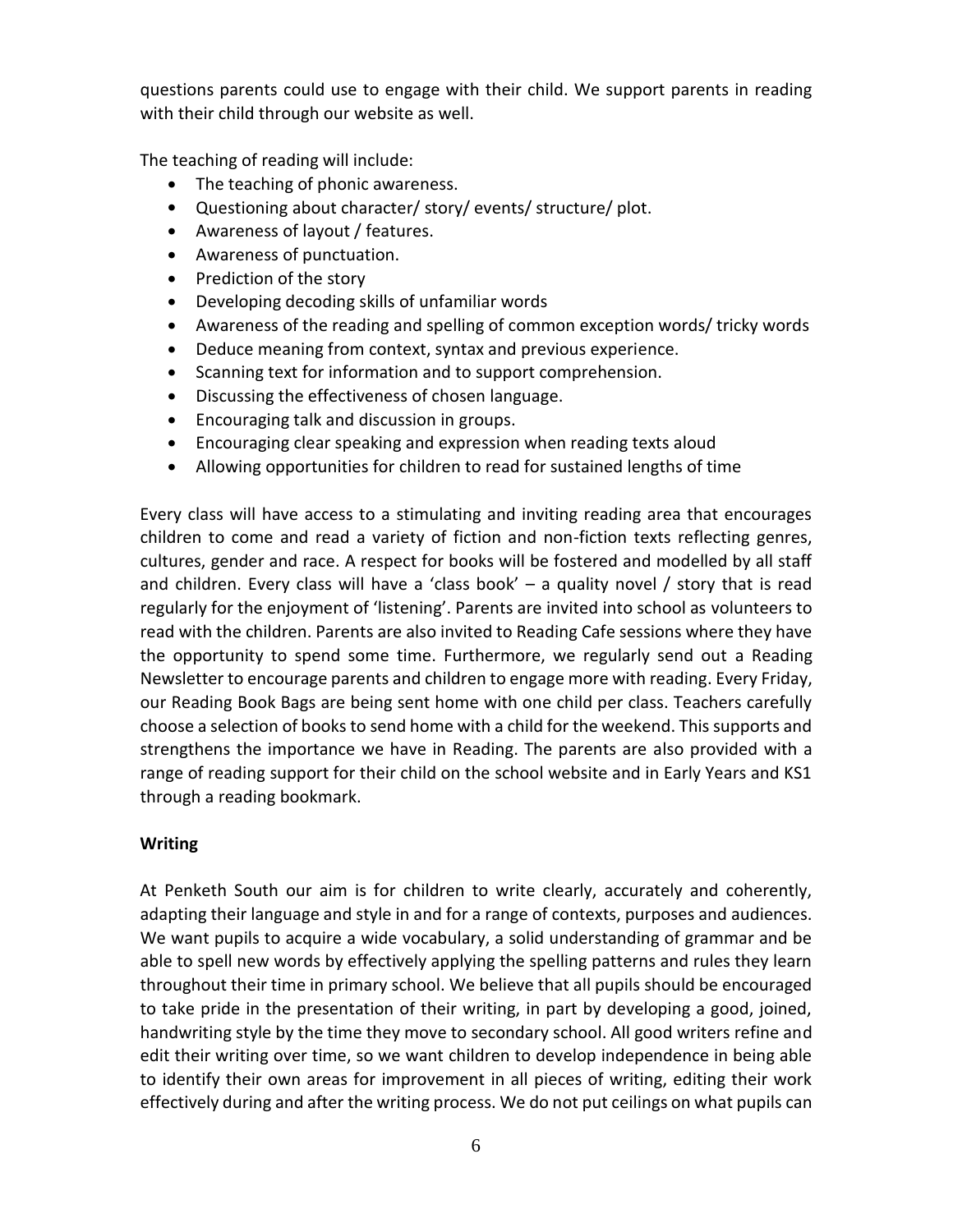achieve in writing and we do not hold pre-conceptions about any pupils' ability to make progress.

We use, when available, the Focus Scheme of Work for writing to support the teaching of writing from Year 1 through to Year 6. Through this, children engage with a wide range of quality model texts and therefore build a knowledge of different genres of writing that they can apply in a variety of circumstances. We want children to acquire an interest and excitement in words and their meanings, enriching their expressive language use and enhancing their vocabulary. Our goal is to inspire children's imagination and ignite their curiosity, opening the door to a lifelong enjoyment of literature and language.

We teach English as whole class lessons, so that all children have access to the age-related skills and knowledge contained in the National Curriculum. Within lessons, teachers and teaching assistants target support for children who need it to enable them to achieve at an age-related level wherever possible. This may involve a greater level of scaffolding and access to additional support materials such as word banks or a greater level of modelling. High-attaining children are given opportunities to extend their writing in a variety of ways, including through showing greater control in their writing, a deeper understanding of the impact that their writing has on the reader and by using a higher level of vocabulary and grammar features.

Grammar and punctuation knowledge and skills are taught through English lessons as much as possible. Teachers plan to teach the required skills through the genres of writing that they are teaching, linking it to the genre to make it more connected with the intended writing outcome. Teachers sometimes focus on particular grammar and punctuation skills as standalone lessons if they feel that the class needs additional lessons to embed and develop their understanding or to consolidate skills.

Each year group use the National Curriculum to ensure they have full coverage of each of the writing genres.

# **Handwriting**

It is important for pupils to be able to write clearly and develop a fluent and legible handwriting style. The school will use the Letterjoin Handwriting scheme to allow for progression and continuity. Children will be given discrete handwriting lessons and time to practise to: -

- **•** form letters correctly
- **•** use upper-case and lower-case letters appropriately
- **•** begin to join writing from Year 2 once letters are correctly formed
- **•** use a correct and comfortable pencil/pen grip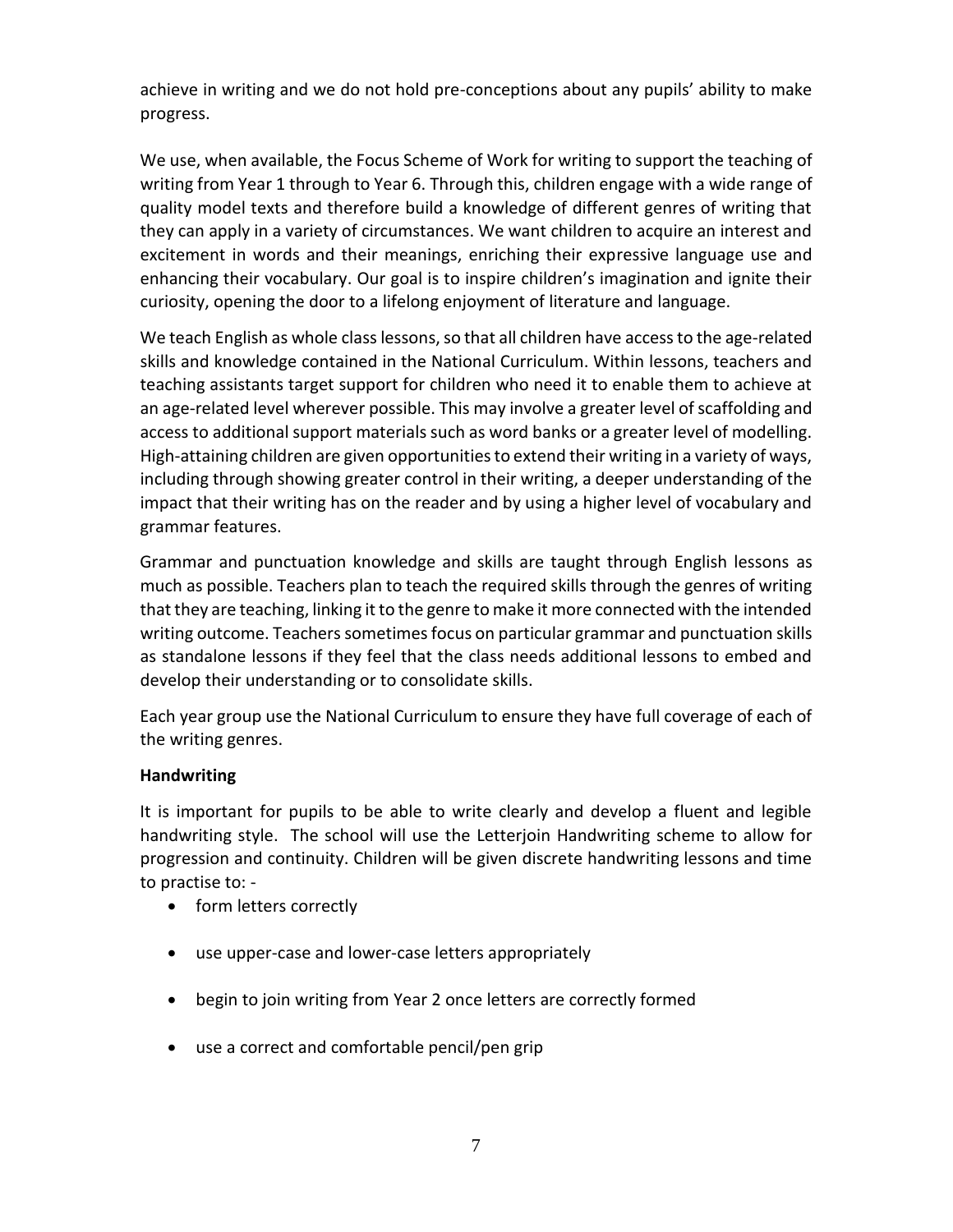# **Spelling**

From Year 2 onwards we follow The Spelling Book approach from Jane Considine. It is an effective way to build a spelling curriculum that focuses on the teaching of spelling, ensuring a drive on the 'Big Mission' for all pupils. That 'Big Mission' is what Jane Considine describes as spelling 'stickability', automation and application into the pupils' independent writing. An essential trait of literate people is being able to spell effectively and spelling is valued in society above all other writing conventions *(Turnbill, 2000)*.

It is a fully comprehensive approach that targets reading patterns of spelling, the pressures of spelling and the remembering of spelling. It is a system that is based in strong phonics teaching with a focus on teaching pupils the connections between words, their sound associations, etymology and patterns.

Teachers are guided through the rationale and approaches to ensure that they have a deep understanding of the processes they can follow to become more effective teachers of spelling. Pupils will extend their knowledge of phonics throughout their time in primary school. They will improve their outcomes as they develop a culture of becoming 'pattern finders' and 'spelling detectives' instead of being demotivated by the repetitive failure of the weekly 'spelling test' and they will acquire a range of strategies to apply during reallife composition of writing.

It is a way of teaching spelling that relies on teachers to bring the 'wonder of words' to life. The Spelling Books provide structure and support to teachers whilst allowing enough room for creativity, ensuring that all National Curriculum fundamentals are covered.

# **English across the Curriculum**

English is cross-curricular in nature. Speaking and listening, reading and writing are an integral part of all other areas of the curriculum. Specific skills can be transferred from literacy and developed in science, for example. Chronological writing can be used in history to develop sequenced information as instructional writing can be used in Design and Technology. This awareness of text and language features will be developed in literacy then transferred into other areas of the curriculum. We expect writing in Foundation subjects to be the same quality as in English.

#### **Progression, Balance and Breadth**

Careful planning assures balance, coverage and progression throughout each academic year and year on year. It is important that pupils have opportunities to learn and revise the skills necessary for new progress. Real-life contexts must be created for learning and once learnt, skills need to be applied and integrated in other areas of the curriculum so that they do not become isolated. English is paramount in the teaching of other subjects in the primary curriculum.

The school will ensure that: -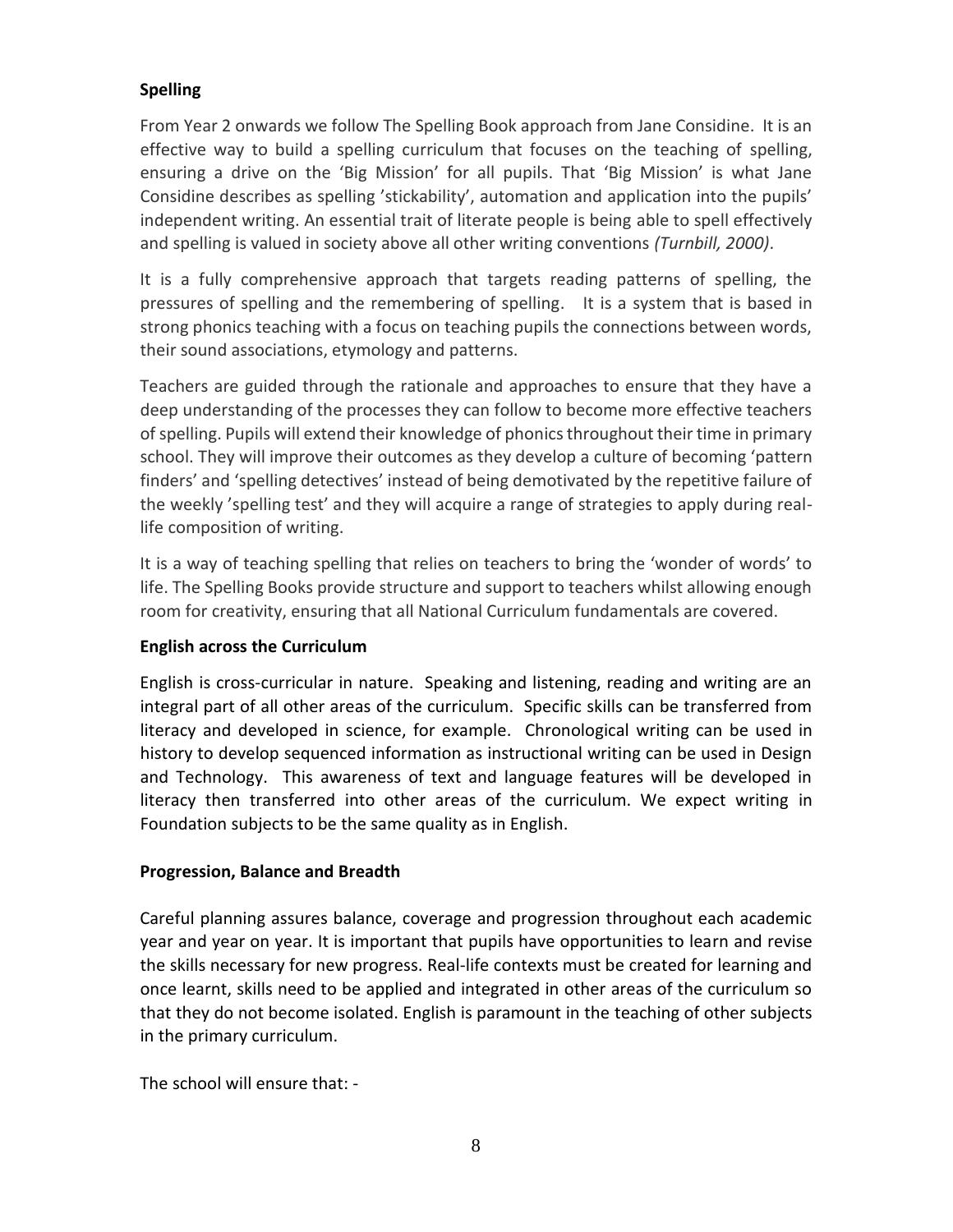- **•** All children will cover the content of study within the English Curriculum.
- **•** Children will access the curriculum at the appropriate level to ensure progression and differentiation.
- **•** Suitable resources and learning environments will be available to enable children access to the learning required.
- **•** We provide learning opportunities that are matched to the needs of children with special needs and those learning English as an additional language.

## **S.E.N.D**

Pupils with special needs are supported by differentiated learning strategies based on individual needs. Support is usually given in class but sometimes groups or individuals are withdrawn for a particular focus e.g. intervention programmes and Precision Teaching

Parents will be kept informed and encouraged to assist in helping with their children. Support staff should be involved with the planning, assessing and recording of targets achieved by any pupil under their supervision.

#### **Equal Opportunities**

Equal opportunities in English are addressed as follows:

- **•** Pupils with special needs have equal access to the English curriculum through the use of differentiated learning strategies and tasks. These are based on individual needs.
- **•** Respect for cultural and linguist diversity is promoted through the use of resources on multi-cultural themes.
- **•** An awareness of other dialects and standard English encouraged through using a range of texts.
- **•** Gender equality is promoted by ensuring that both boys and girls have access to all aspects of the English curriculum.
- **•** Opportunities to address issues of gender, race etc are provided through discussion, texts and resources.

#### **Curriculum Impact**

The agreed programme of work will ensure continuity, progression and differentiation. The whole school approach to long, medium and short-term planning for English reflects